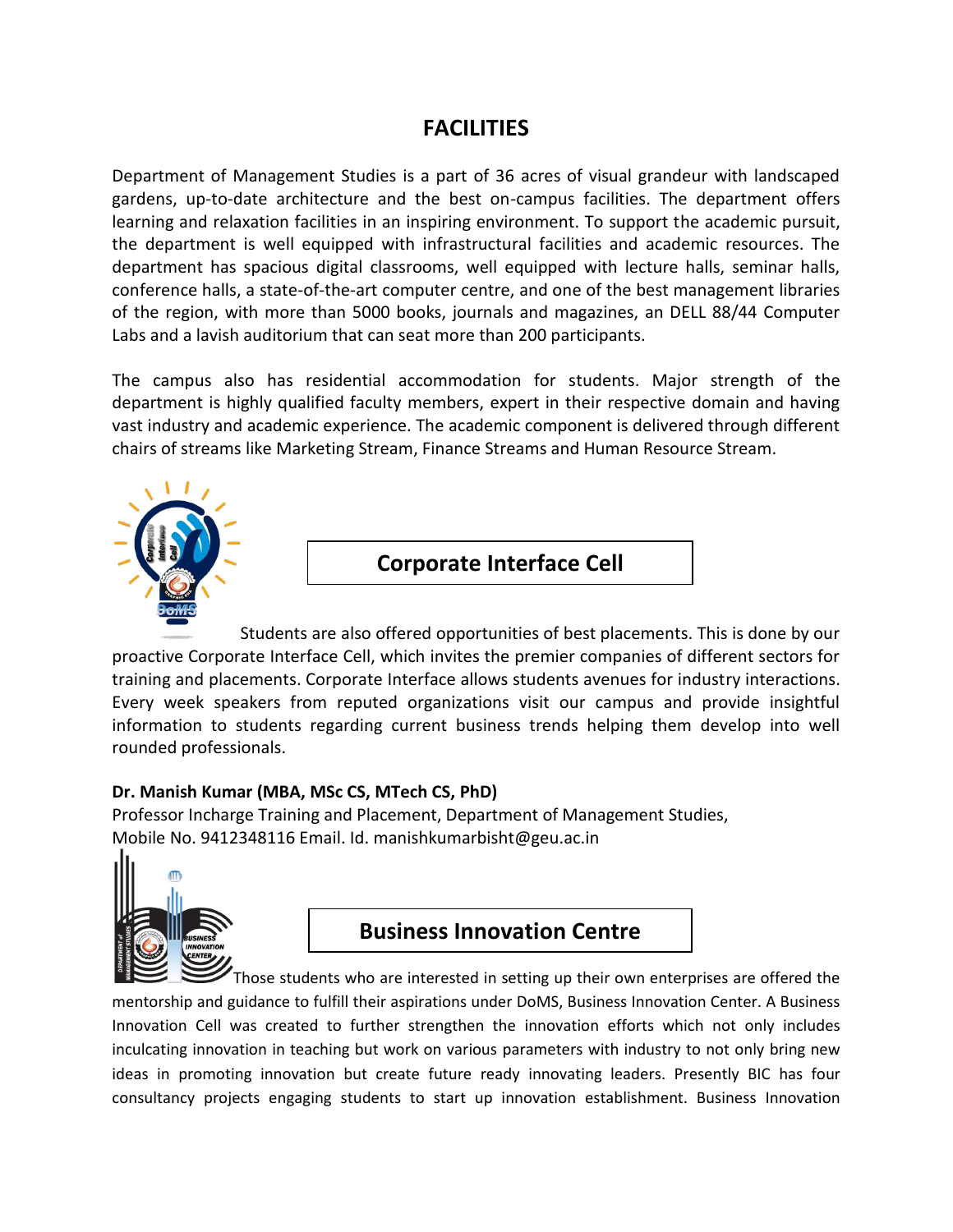Center and TBI(Technology Business Incubation) working together for over all entrepreneurial mentoring of students.



#### **Business Innovation Center Consultancy Projects:**

**Abhijeet Singh (IIM, IIT, Alumnus, Certified Business & Executive Coach)**  Head, Business Innovation Center, Department of Management Studies Mobile No. 8979623713 Email Id: abhijeetrpr@geu.ac.in





The Department of Management Studies has separate Research Cell to promote research culture within department. The Research Cell is aimed at enhancing the research capacity of faculty and students. Students at DoMS undergo thorough Research Method courses followed by a Dissertation and a Seminar Paper which are coordinated by the cell.

The Research Cell is also responsible for informing students about inter universities research opportunities and encouraging students to publish original work in leading journals and presenting at conferences. The cell also organizes Academic Writing workshops in order to hone writing and analytical skills of students. Moreover, the Cell also encourages faculty and students alike to take up research projects on contemporary local, national and international issues.

**Dr. Sanjeev Kumar (M.Phil Stats, MSc Stats, MBA, MA Eco, DCA, UGC Net)**

Head, Research Cell, Department of Management Studies Mobile No. 8791020001 Email Id: sanjeevkumar5@geu.ac.in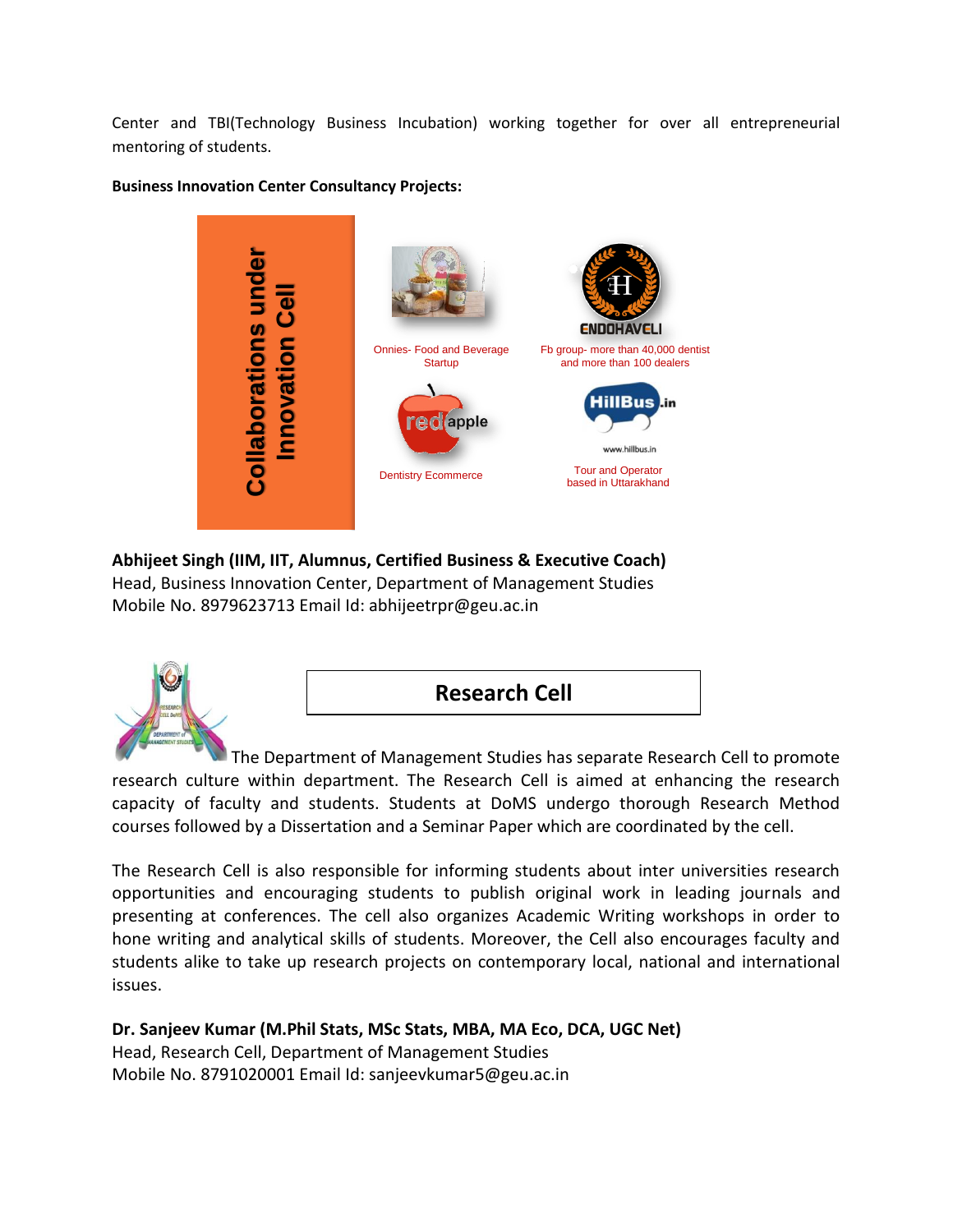

# **Social Responsive Cell**

HELPING HANDS Every organization has its mandatory functions clearly expressed and all the employees are expected to contribute to the goals of the organization through individual and combined efforts. People get so much involved in the course of their official obligations that many a time the obligations of the organization to the society in which it works are forgotten. Graphic era has come up with mandates for intellectuals to disburse their obligations towards the society. However, simply enacting laws cannot ensure affirmative changes in the society. Sensitizing people by making them responsible toward the needs of the fellow human beings in one's surrounding is the first step to achieve the objective of better tomorrow.

Realizing the above aspect, the Department of Management Studies established Social Responsive Cell (SRC) with the purpose to fulfill societal obligations towards its own people like staff and students as well as the community surrounding the campus and nearby places. The nature of its formation and its activities has been well thought out by the intellectuals of the Department. The goal of SRC is to respond to the needs of the society in its surroundings and implement sustainable drives. The persons contributing to the activities of the cell does so, on a purely voluntary basis without expecting any gainful returns.



Somewhere along the way, we believe that all of us have stories, good or bad, happy or sad, highs or the lows, "the Yes or the Nos", the Selections & the Rejections.

We Humans search reasons to connect with our own kind these days. Quotes and short stories from each other's lives can really help us to learn and smile. We all have stories to tell. When we tell those stories, we become change artists. The very act of sharing our story changes the world and the people around us. Stories and all art forms compel us to explore, question, and reflect on long held and often erroneous beliefs.

### **Mr. Girish Lakhera/Mr. Nitin Mohan Arya**

Head/Coordinator, Social Responsive Cell Mobile No. 997964390/9999406841 Email Id: girishlakhera.mba@geu.ac.in/nitinmohan@geu.ac.in

# **Global Immersion Program**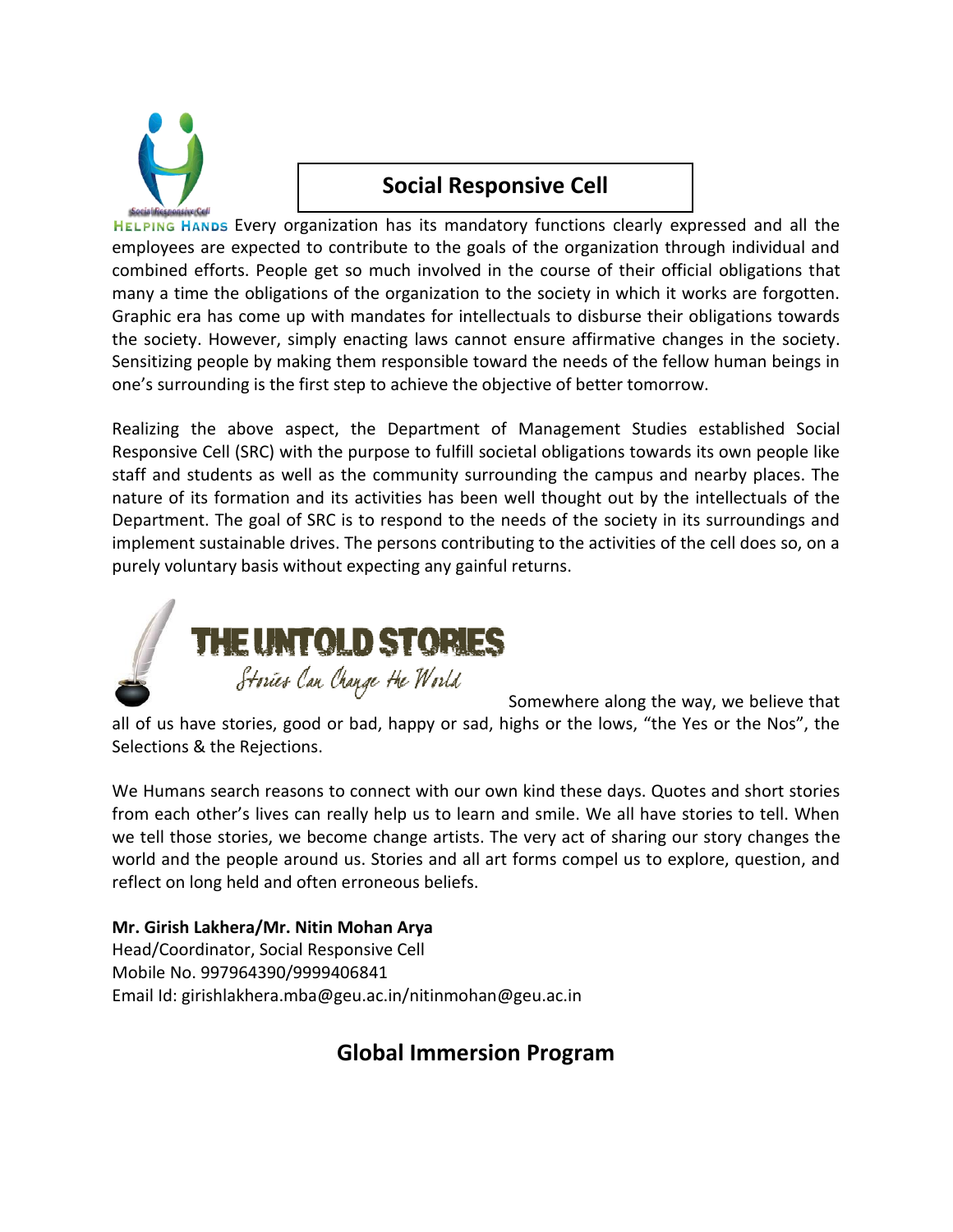The students of MBA offered hands-on experience of international study culture and pedagogic practices through **Global Immersion Program** that enables them to visit and attend workshops, seminars and undertake internships in foreign universities and premier organizations abroad. Under this program the MBA students have visited countries like Singapore, Dubai, Malaysia etc

### **Foreign Collaboration**

### **Graphic Era (Deemed to be) University signed MoUs with following universities:**

- **College De Paris, France**
- **Rennes School of Business, France**
- **University of North Alabama, USA**
- **Arkansas State University, USA**
- **National University, USA**
- **Chatham University, USA**
- **Birmingham City University, UK**
- **Universidad Catolica San Antonio De Murcia (UCAM), Spain**
- **Hochschule Fulda - University of Applied Sciences, Germany**
- **Stenden University of Applied Sciences, Netherlands**
- **Taylor's University, Malaysia**
- **Galilee International Management Institute (GIMI), Israel**
- **Lyceum of the Philippines University, Philippines**
- **Mindanao State University, Iligan Institute of Technology, Philippines etc.**

The department also has international tie-up with College De Paris, France, California State University, San Bernanndio (USA), University of Worcester (UK) and ICM (UK). The experts from many other foreign universities and organizations visit the department for guest lectures. 90 postgraduate students of management visited many industries in Malaysia and participated in various seminars and guest lectures by eminent scholars from academia and industry. This not only had given them exposure to global business practices but has opened their mind for possible career avenue in industry and academia abroad.

### **Management Students at Foreign Universities/Organizations**

- **Global Immersion Programme at DUBAI and ABU DHABI, 2018**
- **Winter Internship at Hochschule Fulda, University of Applied Sciences, Germany**
- **Summer Internship at Hochschule Fulda, University of Applied Sciences, Germany Global Internship Programme at DUBAI, 2017**
- **Global Internship Programme at Nanyang Technological University (NTU), Singapore, 2016**
- **Global Immersion Program at Dubai, 2015**
- **Global Immersion Program at Singapore, 2014**